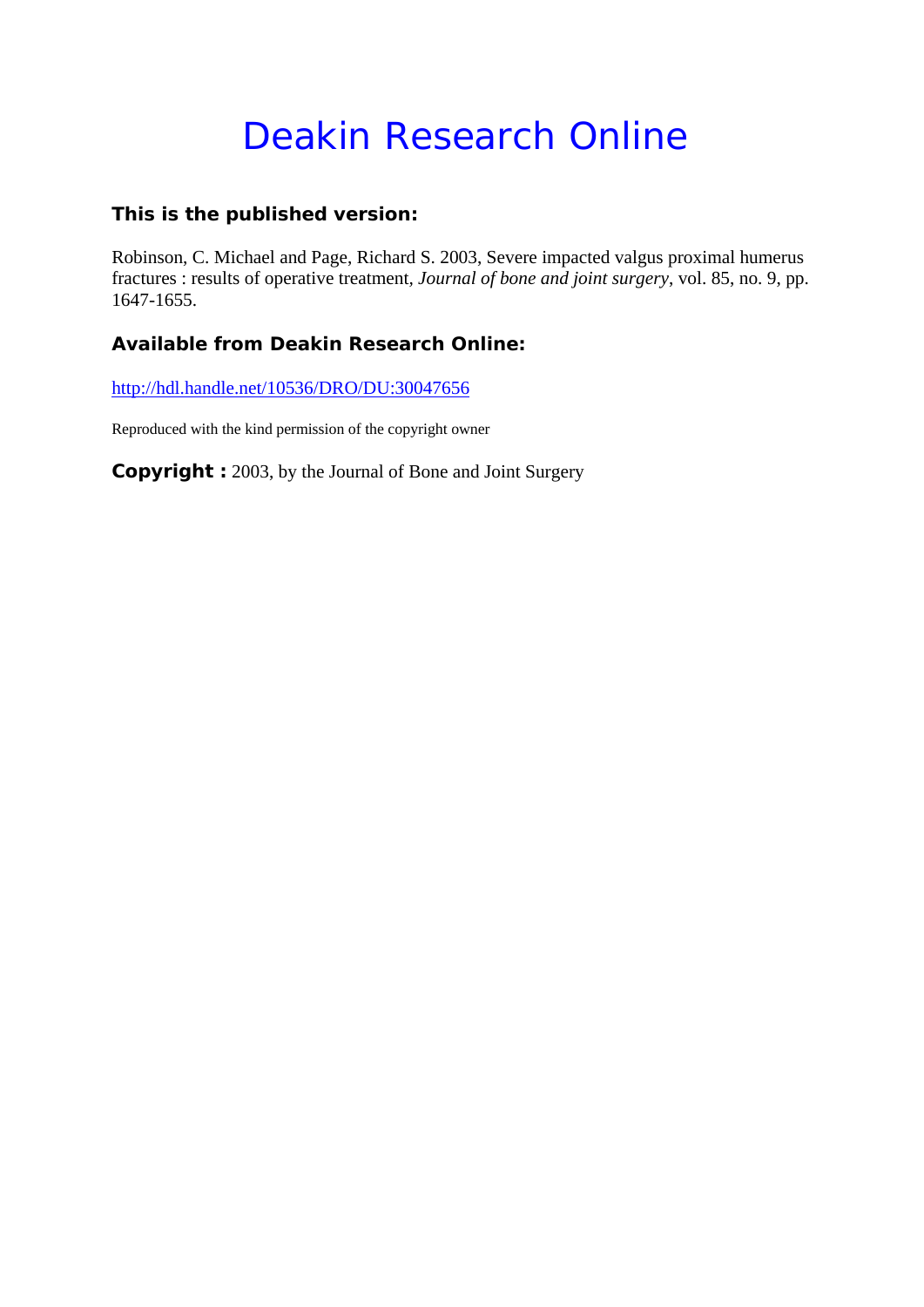COPYRIGHT © 2003 BY THE JOURNAL OF BONE AND JOINT SURGERY, INCORPORATED

# SEVERELY IMPACTED VALGUS PROXIMAL HUMERAL FRACTURES

RESULTS OF OPERATIVE TREATMENT

BY C. MICHAEL ROBINSON, BMEDSCI, FRCSED(ORTH), AND RICHARD S. PAGE, BMEDSCI, FRACS(ORTH)

*Investigation performed at the Orthopaedic Trauma Unit, The Royal Infirmary of Edinburgh, Edinburgh, Scotland*

**Background:** The functional results associated with nonoperative treatment of severely impacted valgus fractures of the proximal part of the humerus are poor, and these injuries are difficult to treat with minimally invasive percutaneous fixation techniques. The aim of this study was to review the functional and radiographic results and complications of a new operative technique in a series of twenty-five patients.

Methods: Over a two-year period, we treated twenty-nine patients with a severely impacted valgus fracture of the proximal part of the humerus. Three patients were lost to follow-up and one died, leaving twenty-five patients who were available for the study. In all of the fractures, the head-shaft angle had been tilted into ≥160° of valgus and the greater tuberosity was displaced by >1 cm. All patients were treated with open reduction of the fracture, and the space created behind the humeral head was filled with Norian Skeletal Repair System (SRS) bone substitute. The fractures were stabilized with either screws or buttress plate fixation. Associated rotator cuff tears were repaired. All patients underwent functional outcome assessment with use of the Constant, DASH (Disabilities of the Arm, Shoulder and Hand), and SF-36 (Short Form-36) scores at one year, and twelve patients were followed for two years.

Results: All fractures united within the first year, all reductions were maintained, and no patient had signs of osteonecrosis of the humeral head on the latest follow-up radiographs. At one year, the median Constant score was 80 points and the median DASH score was 22 points. The functional results continued to be satisfactory in the twelve patients who were followed for two years. The results in our series were better than those achieved in studies of nonoperative treatment of similar fracture configurations. There were six clinically relevant complications, although none required a reoperation and all six patients had a satisfactory short-term functional outcome.

**Conclusions:** Internal fixation of severely impacted valgus fractures of the proximal part of the humerus, supplemented by Norian SRS bone substitute to fill the proximal humeral metaphyseal defect, produces good early functional and radiographic outcomes. Additional follow-up will be required to assess whether these initially satisfactory outcomes are maintained over the longer term.

Level of Evidence: Therapeutic study, Level IV (case series [no, or historical, control group]). See Instructions to Authors for a complete description of levels of evidence.

he impacted valgus fracture is a relatively uncommon but well-recognized subtype of proximal humeral fracture<sup>1-3</sup>. The injury is considered to have a favorable The impacted valgus fracture is a relatively uncommon<br>but well-recognized subtype of proximal humeral<br>fracture<sup>1-3</sup>. The injury is considered to have a favorable<br>prognosis compared with that of other complex multipart proximal humeral fractures, and the risk of osteonecrosis is low because the medial capsular blood supply is preserved<sup>4,5</sup>.

Treatment of the less severely displaced forms of this injury, both with nonoperative methods<sup>6</sup> and with minimally invasive internal fixation techniques<sup>1-3</sup>, has been reported to yield satisfactory results. However, when the head fragment is severely impacted and rotated and there is more severe dis-

A commentary is available with the electronic versions of this article, on our web site (www.jbjs.org) and on our quarterly CD-ROM (call our subscription department, at 781-449-9780, to order the CD-ROM).

placement of one or both of the tuberosities, the functional results of nonoperative treatment are suboptimal<sup>6</sup>. Minimally invasive techniques may also be less successful in the treatment of these more severe injuries because they fail to address concomitant tears of the rotator cuff. In addition, secondary displacement may occur, despite percutaneous fixation, as a result of instability caused by the metaphyseal defect created behind the humeral head after it is reduced<sup>3</sup>.

We developed an operative technique to treat these more severely angulated fractures. It involves open repair of any coexisting rotator cuff tear, restoration of stability by filling the metaphyseal defect with a bone-graft substitute, and internal fixation of the fracture with screw or buttress platefixation techniques. The aim of this study was to review the functional and radiographic results and complications of this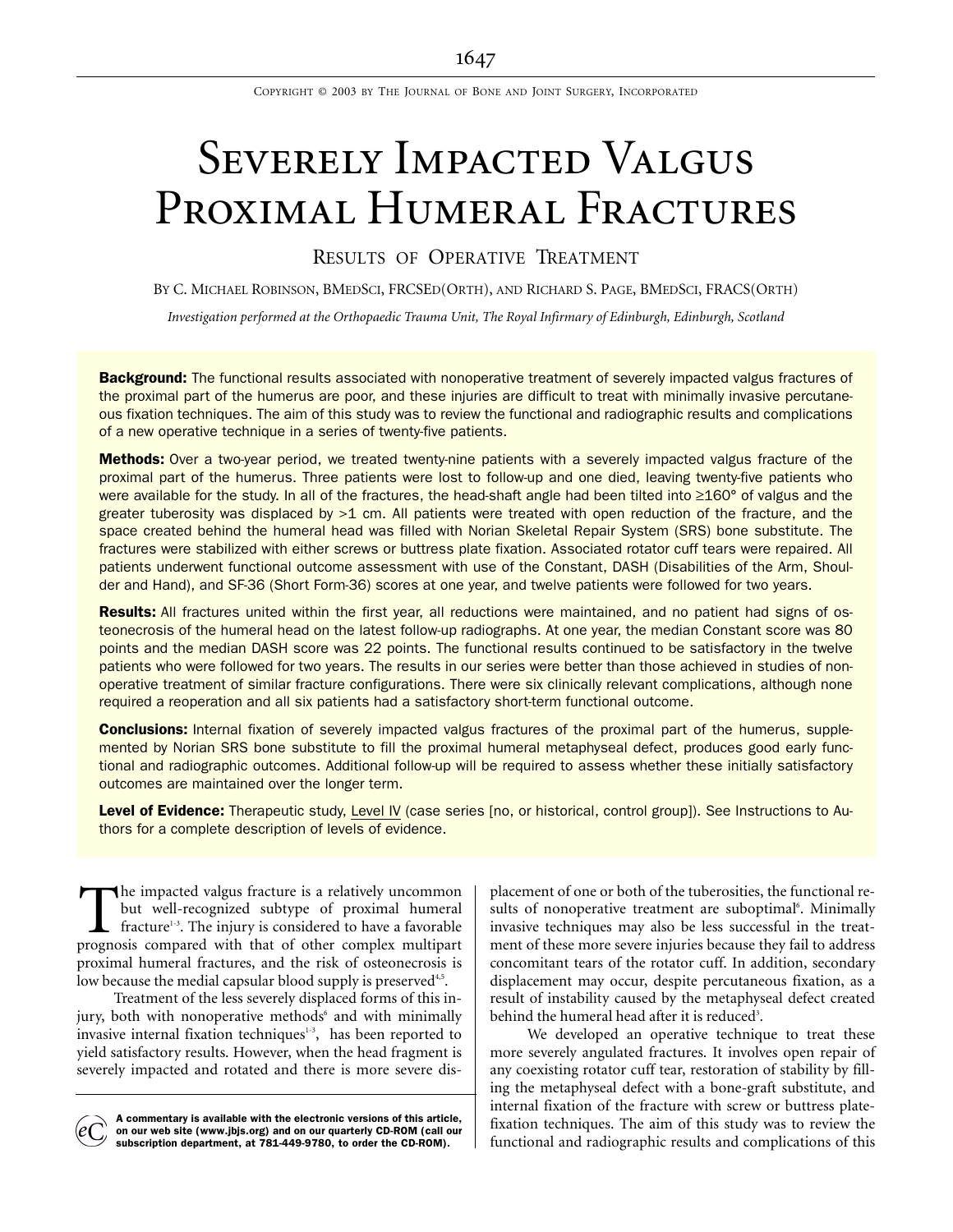Fig. 1-A



#### Fig. 1-B

Figs. 1-A and 1-B Anteroposterior and modified axial radiographs of a forty-three-year-old woman who sustained a proximal humeral fracture in 168° of valgus angulation, as a result of a fall from a horse. A tear in the rotator cuff was repaired anatomically with number-2 Ethibond sutures.

treatment in twenty-five patients who were followed prospectively for at least one year.

#### Materials and Methods

uring a two-year period, we operatively treated a consecu-D uring a two-year period, we operatively treated a consecu-<br>tive series of twenty-nine patients with a severely impacted valgus fracture of the proximal part of the humerus. To be considered eligible for the procedure, a patient had to be medically fit for anesthesia, younger than eighty-five years old, and mentally alert and orientated (with a mini-mental test score<sup>7</sup> of  $>8$ of 10) and had to have a history of normal shoulder function prior to the injury. All patients had sustained an impacted valgus fracture in which the inclination angle (the angle between SEVERELY IMPACTED VALGUS PROXIMAL HUMERAL FRACTURES

the intramedullary axis and the perpendicular to the articular surface margin) had been tilted into  $\geq 160^{\circ8,9}$ . All patients also had a fracture of the greater tuberosity that was displaced by  $>1$ cm, and twenty of the twenty-five patients had a displaced fracture of the lesser tuberosity as well. Medically frail, demented, or uncooperative patients and those eighty-five years of age or older were treated nonoperatively. Three patients were lost to follow-up and could not be traced, and one patient died at six months after the injury, from unrelated causes, leaving twentyfive patients for follow-up evaluation.

There were six men and nineteen women, with an average age of 67.2 years (range, thirty-five to eighty-four years). Only two patients were less than fifty years of age, three patients were between fifty and fifty-nine, nine were between sixty and sixtynine, eight were between seventy and seventy-nine, and three



Fig. 1-C





Figs. 1-C and 1-D Following elevation of the humeral head, 7 mL of Norian SRS cement was used to fill the resulting metaphyseal defect. The fracture reduction was stabilized with four cancellous screws. At one year, the Constant score was 91 points and the DASH score was 16 points.

1648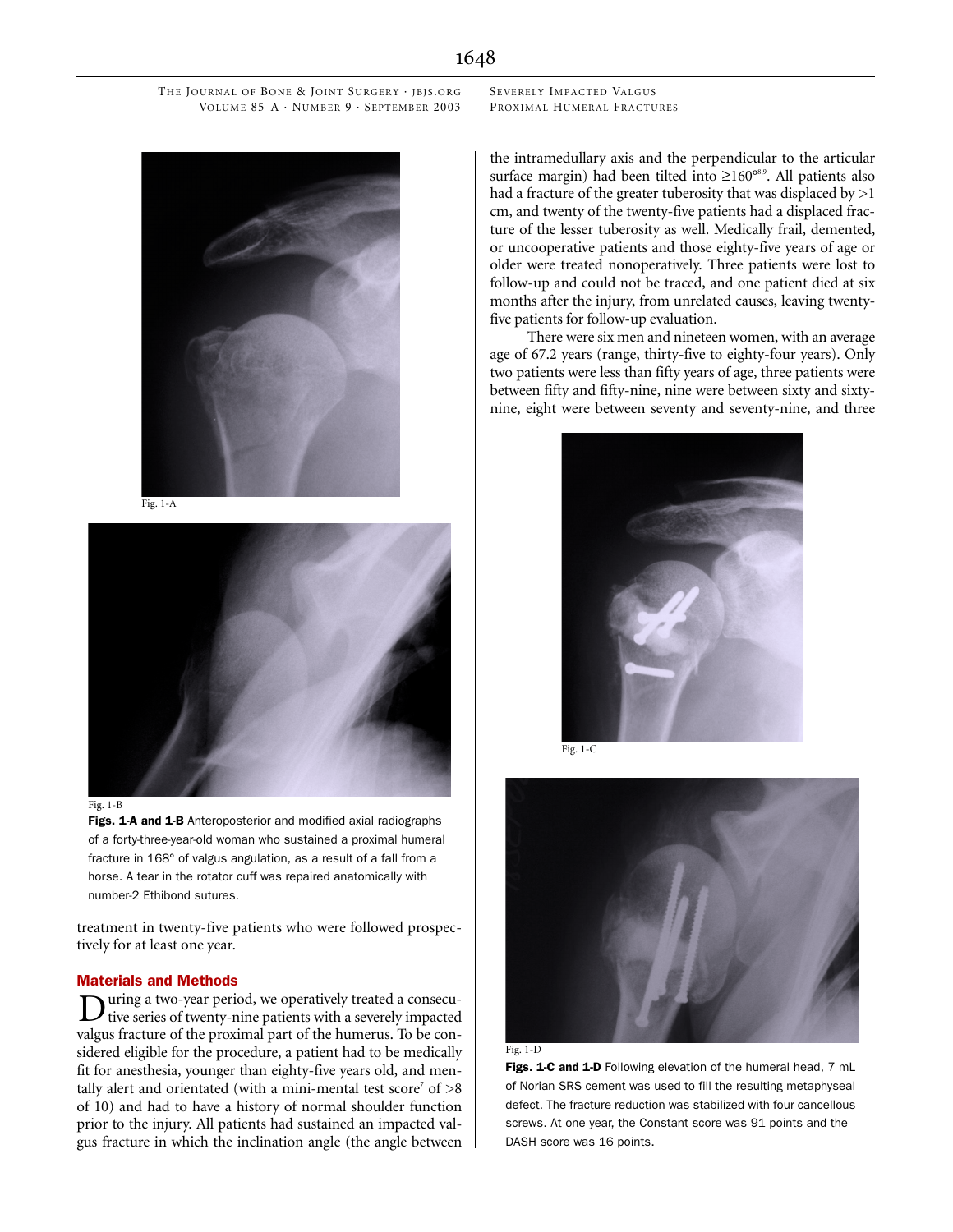



Figs. 2-A and 2-B Anteroposterior and modified axial radiographs of an eighty-two-year-old woman who sustained a proximal humeral fracture in 205° of valgus angulation, as a result of a fall downstairs.

were between eighty and eighty-four. Twelve patients had been regularly employed prior to the injury: seven had a sedentary job, and five performed manual work. A simple fall (from a standing or lower height) was the cause of eighteen fractures, and the remainder were sustained in falls from heights of  $>2$  m, including falls downstairs. Two patients had an initial anterior fracture-subluxation of the humeral head, and another two patients had an initial anterior fracture-dislocation of the humeral head. None of the patients had another substantial injury of the musculoskeletal or other systems. Three patients had a transient axillary nerve neurapraxia, which fully resolved during the first week after injury. There were no other clinically detectable neurovascular deficits preoperatively.

#### *Operative Technique*

All operative procedures were performed within seven days after the injury (average, three days; range, one to seven days). After induction of general anesthesia, the patient was posiSEVERELY IMPACTED VALGUS PROXIMAL HUMERAL FRACTURES

tioned supine in the so-called beach-chair position, with a shoulder operating table "cut-away" to facilitate access for the image intensifier from the opposite side of the table. Routine antibiotic and antithrombotic prophylaxis was used. The superior subacromial approach<sup>10</sup> with a "bra-strap" skin incision was employed in all patients, as this provided the best access to



Fig. 2-C





Figs. 2-C and 2-D Following elevation of the humeral head, 10 mL of Norian SRS cement was used to fill the resulting metaphyseal defect. The fracture reduction was stabilized with three cancellous screws. At one year, the Constant score was 85 points and the DASH score was 23 points.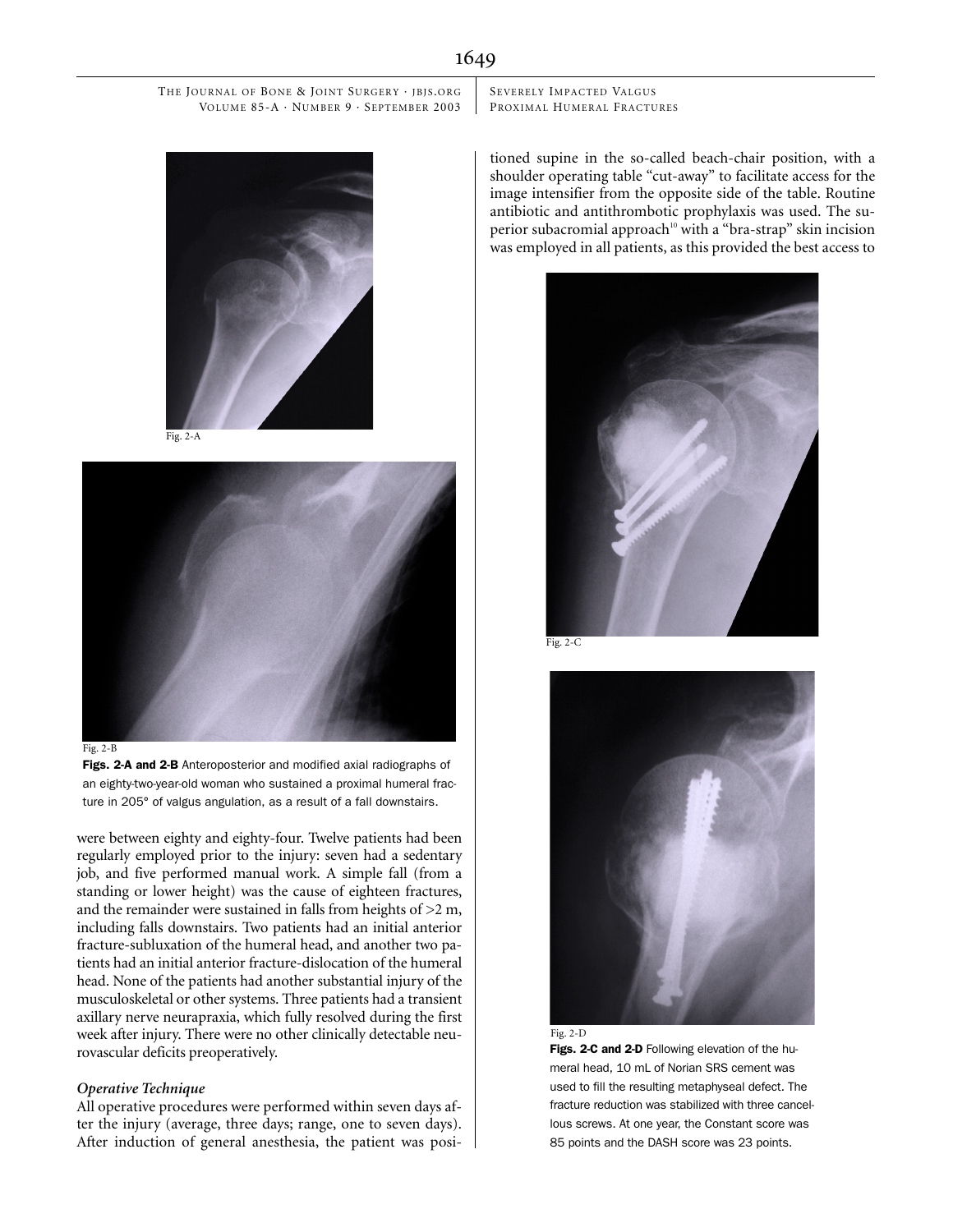SEVERELY IMPACTED VALGUS PROXIMAL HUMERAL FRACTURES



Fig. 3-A



Figs. 3-A and 3-B Anteroposterior and modified axial radiographs of a sixty-three-year-old man who sustained a proximal humeral fracture in 175° of valgus angulation as a result of a simple fall.

the humeral head and tuberosities. A standard anterior acromioplasty was performed in all patients, to reduce the risk of later rotator cuff impingement. The split in the tuberosities was identified to allow access to the humeral head. This was usually readily apparent, as the humeral head was facing superiorly or superolaterally with the tuberosities splayed on either side of it. In all patients, the greater tuberosity was displaced by >1 cm; in five patients, the lesser tuberosity was displaced by  $<1$  cm (the three-part fracture described by Neer<sup>11,12</sup>); and in twenty cases, both tuberosities were displaced by  $>1$  cm (the four-part fracture described by Neer $11,12$ ).

Eleven patients had a substantial tear  $(>2.5$  cm in length) in the rotator cuff, which propagated through the rotator interval and was repaired with number-2 nonabsorbable Ethibond sutures (Ethicon, Edinburgh, United Kingdom). The rotator cuff tears all occurred in association with a fracture in which the greater and lesser tuberosities were both displaced by >1 cm. Three or four number-5 nonabsorbable Ethibond interosseous sutures were initially inserted through each tuberosity as stay sutures. The humeral head was elevated and reduced with use of a blunt dissector, under image-intensifier control. The head was fixed temporarily with threaded Kirschner wires inserted through the proximal part of the humerus and into the head.

The metaphyseal cavity created behind the humeral head after the head was reduced was irrigated to clear it of blood and debris and then was filled with Norian Skeletal Repair System (SRS) bone substitute (Norian, Cupertino, California). As with ordinary bone cement, the material is injected in a semiliquid form, although the curing time is slower (fifteen minutes). A specially designed cement gun with a narrow cannula is used to deliver the cement to the deepest recesses of the cavity, after which it is gradually withdrawn to fill the more superficial areas in a retrograde fashion. Careful monitoring with an image-intensifier is required throughout the injection process to ensure that there is no extravasation of the cement into the soft tissues. An average of 8 mL (range, 5 to 10 mL) of SRS was injected. The greater and lesser tuberosities were sutured together by tying the interosseous stay sutures together to create a closed cavity behind the humeral head to contain the SRS during setting.

The fracture reduction was then stabilized by internal fixation with "positional screws," without any attempt at compression of the osteoporotic metaphyseal bone. In fourteen patients who had a single greater tuberosity fragment, stabilization was achieved with two, three, or four 3.5-mm partially threaded cannulated screws fixing the greater tuberosity to the humeral head and/or proximal humeral metaphysis (Figs. 1-A through 2-D). The remaining eleven patients had substantial comminution (more than two separate fragments) of the greater tuberosity, and fixation with screws alone was not possible. In these patients, a buttress plate and screws were used



Following elevation of the humeral head, 8 mL of cement was used to fill the resultant metaphyseal defect (arrows).

1650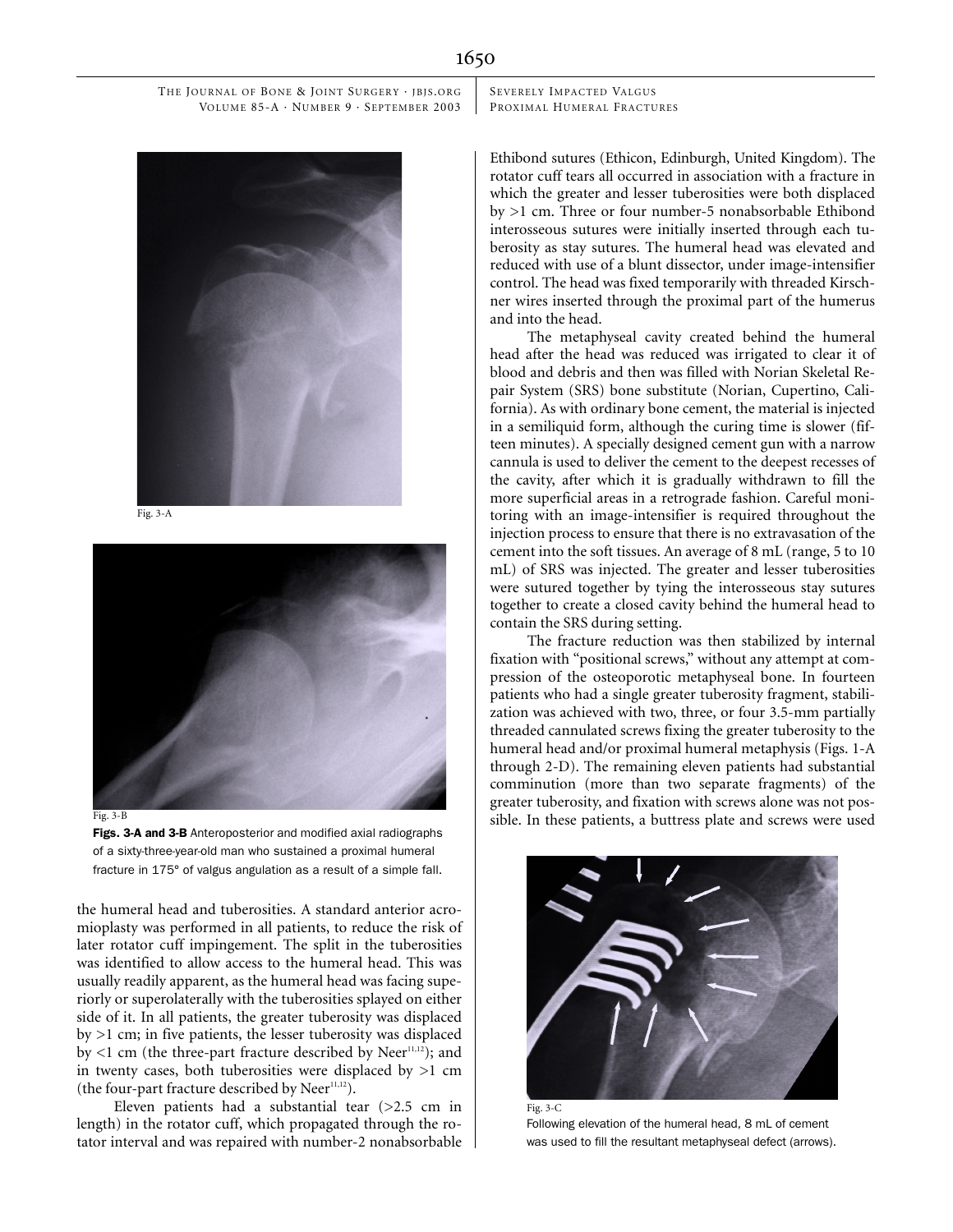SEVERELY IMPACTED VALGUS PROXIMAL HUMERAL FRACTURES

to maintain the reduction (Figs. 3-A through 3-E).

All patients wore a shoulder immobilizer sling with the shoulder in the so-called safe position (the shoulder held in internal rotation, neutral flexion, and neutral abduction, and the elbow flexed 90°) for six weeks after the operation. Activeassisted range-of-motion exercises were begun at two weeks after the operation, with avoidance of abduction of the shoulder beyond 90° or external rotation beyond the neutral position. Isometric rotator cuff exercises and graduated active range-of-motion exercises supervised by a physiotherapist were commenced after removal of the sling and were continued for at least six months after the operation.



Fig. 3-D





Figs. 3-D and 3-E Because of excessive comminution of the greater tuberosity, the fracture was stabilized with a buttress plate and screws. At one year, the Constant score was 89 points and the DASH score was 21 points.

#### *Outcome Assessment*

The primary outcome measures for the study included the functional outcome at one year as assessed with three scoring systems, the prevalence of complications and side effects of the treatment protocol, and the radiographic outcomes. A subgroup of twelve individuals had been followed for two years, and the results in this group are also presented.

All patients were prospectively monitored for intraoperative and postoperative complications. The duration of the surgery, the type of implants that had been used, and the duration of the hospital stay were also recorded. Independent functional shoulder assessments were carried out at three months (twenty-four patients), six months (twenty-one patients), one year (twenty-five patients), and two years (twelve patients) with use of the score of Constant and Murley<sup>13</sup>, the Disabilities of the Arm, Shoulder and Hand (DASH) limbspecific questionnaire<sup>14</sup> and the Short Form-36 (SF-36) general health status questionnaire<sup>15,16</sup>. The SF-36 scores were compared with those in an age and sex-matched population of healthy volunteers<sup>16</sup>.

Some patients missed one or more follow-up appointments (Figs. 4 and 5), but all returned for the one-year followup visit, at which time we recorded the work status of the twelve patients who had been regularly employed prior to the injury.

Standardized anteroposterior and so-called modified axial<sup>17</sup> radiographs of the shoulder were made at presentation and at each of the follow-up appointments. We measured the headshaft angle<sup>8,9</sup> postinjury, immediately after the operation (twentyfive patients), at three months (twenty-four patients), at six months (twenty-one patients), at one year (twenty-five patients), and at two years (twelve patients). We also measured the degree of residual displacement of the tuberosities in millimeters, adjusting for magnification artifact, and all radiographs were assessed for signs of osteonecrosis of the humeral head. In addition, we assessed whether the Norian SRS showed evidence of resorption by measuring the dimensions of the radiopaque cement on all postoperative radiographs. All radiographs were measured by the senior one of us and by a research assistant who was independent of the project. Intraobserver error (to within 2 mm) was assessed with use of the Cohen kappa statistic and found to be 0.95 and 0.89 for neck-shaft angle and tuberosity displacement, respectively. When there was a difference in the measurements between the two observers, the average value was used.

Assessment of fracture union proved difficult, as the nearly anatomic reduction and the presence of the radiopaque bone cement made it difficult to assess internal callus formation and none of the fractures produced external callus. We therefore arbitrarily defined a fracture to be united when the patient reported no shoulder pain or only mild activity-related discomfort and had no loss of the initial fracture reduction or evidence of implant loosening or breakage on the most recent radiographs.

#### Results

The average duration of the surgery was sixty-eight minutes (range, fifty to 120 minutes). There were no intraopera-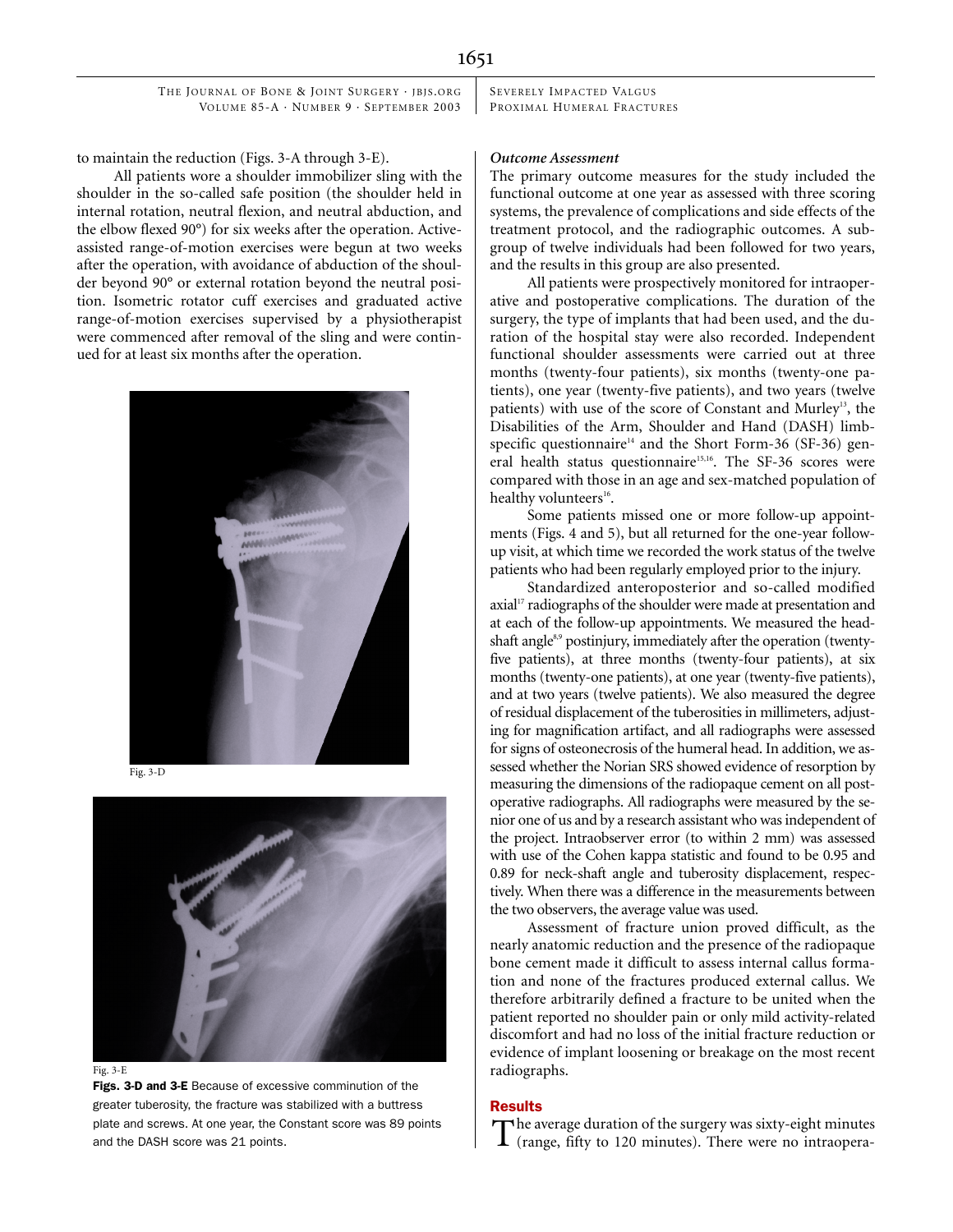SEVERELY IMPACTED VALGUS PROXIMAL HUMERAL FRACTURES



tive hypotensive episodes at the time of the injection of the bone substitute or other intraoperative complications.

Postoperatively, a superficial wound infection developed in two patients. Both infections resolved with a oneweek course of oral broad-spectrum antibiotic therapy. There were no deep infections. No new neurological deficits developed after the surgery.

Symptoms of subacromial impingement developed in three patients between three and six months after surgery; all of these symptoms resolved following one subacromial injection of a corticosteroid and local anesthetic, and there were no recurrences of these symptoms at two years postoperatively. Substantial shoulder pain and stiffness, consistent with a diagnosis

of adhesive capsulitis, developed in one patient. These symptoms were treated with an intensive course of physiotherapy, and they had resolved by the time of the one-year assessment.

The average duration of the hospital stay was two days (range, one to ten days). Patients who were sixty years of age or older had a significantly longer hospital stay than those who were younger than sixty (Mann-Whitney U test,  $p < 0.05$ ). According to our definition of fracture union, all fractures had united by the time of the six-month follow-up assessment, except for the fracture in the patient with signs of adhesive capsulitis. Despite satisfactory radiographic evidence of healing (maintenance of reduction and no implant breakage), that patient was not free of shoulder pain until one year after the sur-

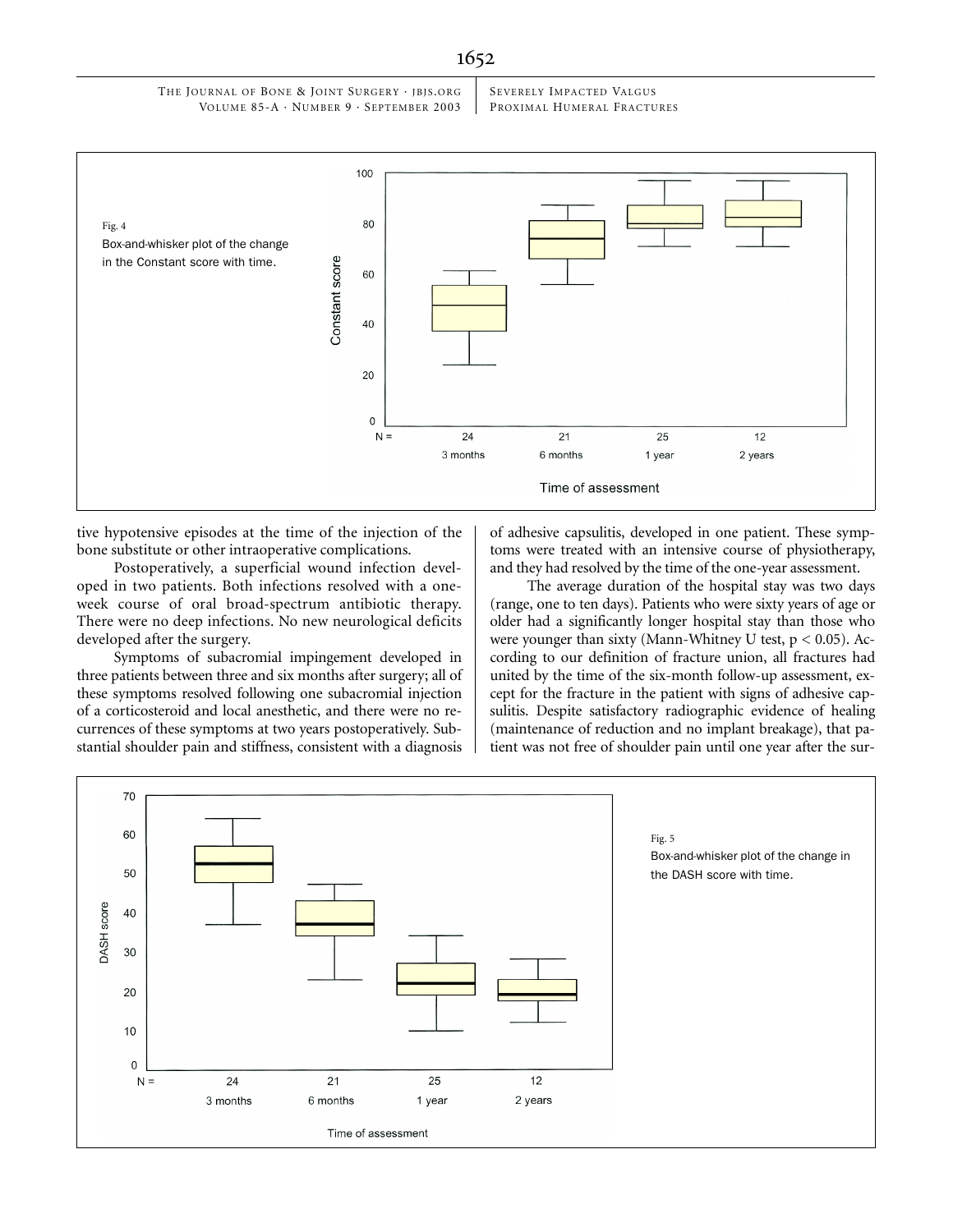SEVERELY IMPACTED VALGUS PROXIMAL HUMERAL FRACTURES

gery. There were no late postoperative complications, and no patient required implant removal.

#### *Radiographic Outcome*

The average head-neck inclination angle was 171° (range, 162° to 205°) preoperatively and 134° (range, 125° to 148°) postoperatively. No loss of reduction or failure of fixation was seen on follow-up radiographs. At the time of follow-up, twenty patients had <5 mm of displacement of the tuberosities, and the remaining five had between 5 and 10 mm of displacement of one or both tuberosities. No patient had signs of osteonecrosis on the one-year or two-year radiographs. There was no radiographic evidence of resorption of the bone cement within the first year; the cement appeared relatively inert, with no evidence of progressive lucencies at the bone-cement interface.

#### *Functional Outcome*

The median Constant and DASH scores for the group as a whole improved significantly between three months and six months (Wilcoxon matched-pairs test,  $p < 0.001$ , Figs. 4 and 5). However, with the numbers available, the scores did not improve significantly between six months and one year or between one year and two years (Wilcoxon matched-pairs test, Figs. 4 and 5). At one year, the median Constant score was 80 points (interquartile range, 78 to 87.5 points) and the median DASH score was 22 points (interquartile range, 19 to 27 points).

At one year, twenty-one patients reported no pain in the shoulder, three patients reported mild pain, and one patient reported moderate pain. The average forward flexion of the shoulder was 164° (range, 108° to 180°) and the average abduction was 159° (range, 104° to 180°). Twenty-two patients had regained full external rotation of the shoulder (with the shoulder in neutral flexion and abduction) compared with the range for the contralateral, uninjured shoulder; the other three patients had lost between 10° and 18° of external rotation. Nineteen patients had regained full internal rotation at the shoulder (with the shoulder in neutral flexion and abduction) compared with the range for the contralateral, uninjured shoulder; the remaining six patients had lost between 10° and 30° of internal rotation.

On linear regression analysis, only age was independently predictive of both the Constant and the DASH functional score at one year ( $p < 0.05$ ); the results were poorer with advancing age, and the majority of the functional loss was attributable to loss of internal rotation of the shoulder. With the numbers available, there was no significant difference in outcome between dominant and nondominant injured shoulders. No patient had evidence of rotator cuff weakness or impingement or signs of glenohumeral joint instability on formal clinical testing at the latest follow-up assessment.

The SF-36 scores are presented in the Appendix. The role physical and physical functioning components were significantly lower than those for the age and sex-matched controls at three and six months ( $p < 0.05$ ), but the scores for the six other subcategories were not significantly different at those times-points. None of the SF-36 scores in the eight subcategories were significantly different from the scores for the age and sex-matched controls at one or two years.

All seven patients who had been regularly employed preoperatively in a sedentary job returned to their full work duties by one year. Of the five patients who had been regularly employed in a manual job prior to the injury, three returned to their previous work duties. The remaining two patients, who were sixty-two and sixty-four years of age, had planned to retire from active employment within six months after the injury; neither of those patients had returned to work before their retirement.

#### **Discussion**

 $\boldsymbol{\Lambda}$  ost impacted valgus fractures of the proximal part of the  $\mathbf M$  ost impacted valgus fractures of the proximal part of the humerus can be treated satisfactorily with nonoperative or minimally invasive, percutaneous fixation techniques<sup>3,6</sup>. However, when the impaction is severe, this fracture configuration becomes more difficult to treat adequately with those means. Court-Brown et al.<sup>6</sup> evaluated the results of nonoperative treatment of impacted valgus fractures, which they classified into four subtypes. At one year following nonoperative treatment, the patients with the most severely impacted valgus fractures had a mean Constant score of 65.6 points, which was lower than the scores in the three subgroups with less severe fractures, perhaps as a result of rotator cuff dysfunction or subacromial impingement caused by malunion of the tuberosities.

Minimally invasive techniques have been used to treat impacted valgus injuries with a wide range of severity<sup>1-3</sup>. However, authors of previous reports have not quantified the initial degree of valgus angulation or attempted to relate the functional results to the initial severity of the displacement of the key fracture fragments. It has been our experience that the more severely displaced fractures of this type are difficult to treat with percutaneous techniques, which do not allow assessment of the severity of any concomitant injury of the rotator cuff. The prevalence of fixation failure is also higher as a result of the instability produced by the severe metaphyseal comminution created behind the humeral head, which is apparent only after the head fragment has been reduced to its anatomical position. This more severe injury is analogous to the displaced extra-articular comminuted dorsally tilted distal radial fracture, in which metaphyseal comminution leads to a high risk of redisplacement following primary reduction<sup>18,19</sup>.

The fractures in this series correspond with the more severely displaced fractures of the greater tuberosity and humeral neck in the series reported by Court-Brown et al.<sup>6</sup>. The demographic distribution in their study was similar to that in ours, and the humeral head was rotated into extreme valgus angulation in all of their patients. In addition, all of their patients had a concomitant displaced fracture of the greater tuberosity, the majority had a displaced fracture of the lesser tuberosity, and there was a high prevalence of concomitant tears of the rotator cuff. Metaphyseal bone deficiency due to the impaction of the humeral head in a valgus position was also severe, as evidenced by the size of the defect (average, 8 mL in our study) created behind the humeral head following its reduction.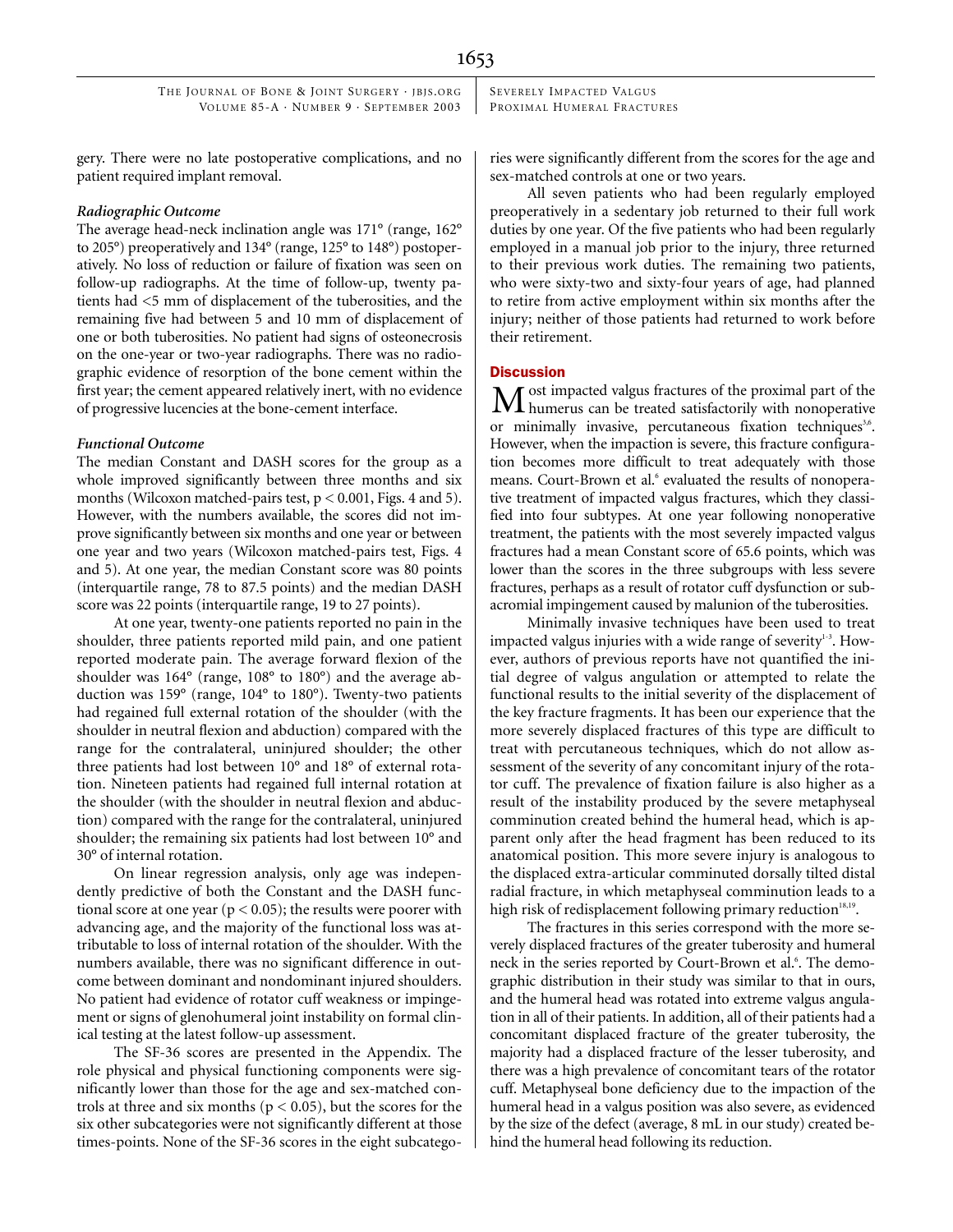SEVERELY IMPACTED VALGUS PROXIMAL HUMERAL FRACTURES

To treat this difficult fracture, we developed a new technique, in which the rotator cuff lesion is repaired through an open surgical approach, followed by reduction and internal fixation of the fracture and filling of the metaphyseal bone defect with a bone substitute. Comparison of our results with those in historical controls reveals that, despite the severity of the initial injury pattern, our technique produced satisfactory functional results comparable with or superior to those achieved with nonoperative treatment<sup>6</sup> or with percutaneous fixation techniques<sup>1-3</sup>. The procedure was well tolerated by all patients, and the hospital stay was relatively short. The prevalence of complications was low, and all fractures united without evidence of osteonecrosis, although at the time of the review thirteen patients had not yet been followed for two years and were therefore still at risk for the development of this complication. As seen radiographically, the average headneck inclination angle was restored to within the normal ranges reported in previous series<sup>8,9</sup>. Anatomic reduction or <5 mm of displacement of the tuberosities was achieved in the majority of patients, with only five patients having between 5 and 10 mm of displacement of one or both tuberosities.

It could be argued that it would have been more appropriate to have used autogenous bone graft instead of bone cement to fill the metaphyseal defect created behind the humeral head following its reduction. However, the use of bone cement has a number of advantages over the use of autograft: with the patient supine in the beach-chair position to facilitate imageintensifier access, the surgical approach to the preferred site of bone-graft harvest from the iliac crest is difficult and relatively large quantities of autograft would be required. Before bone cement became available, we harvested iliac crest autograft as a separate procedure, with the patient in the supine position, and then redraped to perform the shoulder surgery, adding approximately forty minutes to the total duration of the surgery. Also, harvesting of autograft from the iliac crest is associated with well-recognized morbidity $20,21$ , and bone cement has been shown to be more effective than bone graft in maintaining articular reduction in response to axial loads $2^{2-25}$ . Finally, as this particular bone cement cures by means of a non-exothermic reaction, the risk of further damage to the already compromised blood supply to the humeral head is not increased.

There are theoretical concerns that the cement may act as an impediment to healing of these fractures. Assessing union of metaphyseal fractures is difficult, as production of external callus is often minimal, and in our study assessing the amount of endosteal callus produced was difficult as it was obscured by the radiopaque bone cement. However, according to our relatively stringent clinical criteria for assessing union, all fractures in this series healed. Furthermore, there were no implant failures or progressive lucencies to suggest nonunion.

Although the theoretical advantages of the use of bone cement to augment fixation of proximal humeral fractures have been described in an experimental model<sup>26</sup>, we believe that this is the first clinical study to evaluate the clinical efficacy of this material in the treatment of proximal humeral fractures. The material has been successfully used in the treatment of metaphyseal bone defects following fractures of the wrist, calcaneus, and tibial plateau<sup>27-30</sup>. As in those sites, careful intraoperative technique is required to ensure adequate filling of the cavity, although the material appears to be relatively inert, with little tendency to resorb.

The main weakness of our study lies in the lack of a contemporaneous control group of patients treated either nonoperatively or with a minimally invasive technique, or treated with autogenous bone graft instead of cement, with whom to compare our results. However, our inclusion and exclusion criteria dictated that we were treating a relatively small subgroup of younger, active, and mentally alert patients with a more severe fracture configuration. We thought that it would have been unethical to randomize those patients to receive nonoperative treatment, and our previous experience had been that the use of percutaneous techniques for these fractures has a high failure rate due to secondary displacement. Objective comparison, in the form of a clinical trial, of the results of the use of bone-graft substitute with the results of conventional bone-grafting to fill the metaphyseal defect would be appropriate. However, there are a number of issues determining the relative efficacy of the two techniques, including autograft donor-site morbidity, relative costs, and speed of rehabilitation, which would be difficult to compare objectively in this type of study. The relative rarity of these fractures dictates that such a study would have to be carried out over a prolonged period or in the form of a large multicenter trial.

We believe that the treatment approach that we describe provides a good solution to a challenging problem. Longer follow-up of our patients is required to assess whether late osteonecrosis and/or degenerative joint disease develops within the glenohumeral joint, although the relatively high five and ten-year mortality rates in the population with proximal humeral fracture may dictate that many will not survive long enough for this to become clinically relevant.

#### Appendix

A graphic depiction of the SF-36 scores after surgery is available with the electronic versions of this article, on our web site at www.jbjs.org (go to the article citation and click on "Supplementary Material") and on our quarterly CD-ROM (call our subscription department, at 781-449-9780, to order the CD-ROM).

The authors did not receive grants or outside funding in support of their research or preparation of this manuscript. They did not receive payments or other benefits or a commitment or agreement to provide such benefits from a commercial entity. No commercial entity paid or directed, or agreed to pay or direct, any benefits to any research fund, foundation, educational institution, or other charitable or nonprofit organization with which the authors are affiliated or associated.

C. Michael Robinson, BMedSci, FRCSEd(Orth) Richard S. Page, BMedSci, FRACS(Orth) The Royal Infirmary of Edinburgh, Old Dalkeith Road, Edinburgh EH16 4SU, Scotland. E-mail address for C.M. Robinson: c.mike.robinson@ed.ac.uk